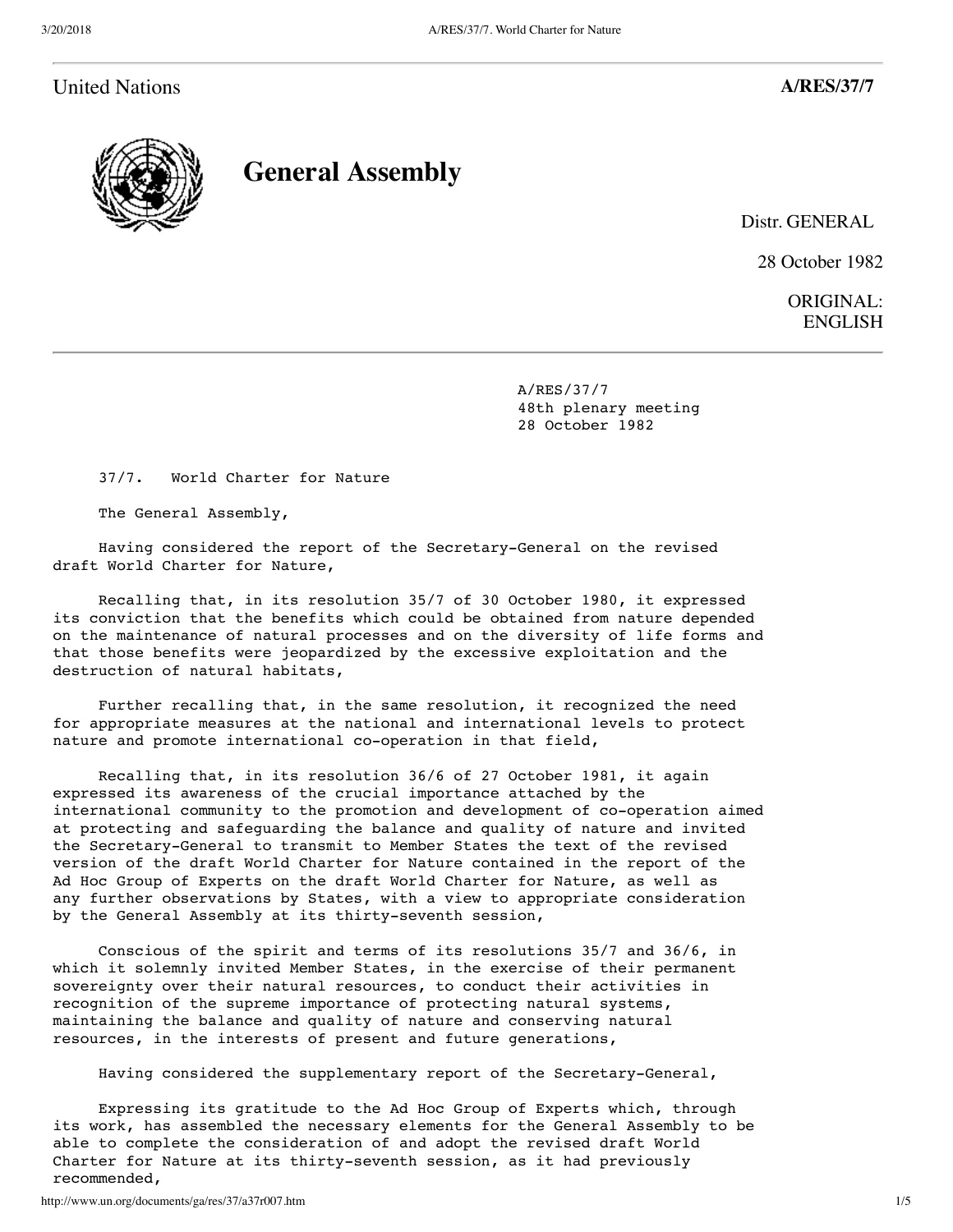Adopts and solemnly proclaims the World Charter for Nature contained in the annex to the present resolution.

#### ANNEX

#### World Charter for Nature

The General Assembly,

 Reaffirming the fundamental purposes of the United Nations, in particular the maintenance of international peace and security, the development of friendly relations among nations and the achievement of international co-operation in solving international problems of an economic, social, cultural, technical, intellectual or humanitarian character,

#### Aware that:

 (a) Mankind is a part of nature and life depends on the uninterrupted functioning of natural systems which ensure the supply of energy and nutrients,

 (b) Civilization is rooted in nature, which has shaped human culture and influenced all artistic and scientific achievement, and living in harmony with nature gives man the best opportunities for the development of his creativity, and for rest and recreation,

### Convinced that:

 (a) Every form of life is unique, warranting respect regardless of its worth to man, and, to accord other organisms such recognition, man must be guided by a moral code of action,

 (b) Man can alter nature and exhaust natural resources by his action or its consequences and, therefore, must fully recognize the urgency of maintaining the stability and quality of nature and of conserving natural resources,

### Persuaded that:

 (a) Lasting benefits from nature depend upon the maintenance of essential ecological processes and life support systems, and upon the diversity of life forms, which are jeopardized through excessive exploitation and habitat destruction by man,

 (b) The degradation of natural systems owing to excessive consumption and misuse of natural resources, as well as to failure to establish an appropriate economic order among peoples and among States, leads to the breakdown of the economic, social and political framework of civilization,

 (c) Competition for scarce resources creates conflicts, whereas the conservation of nature and natural resources contributes to justice and the maintenance of peace and cannot be achieved until mankind learns to live in peace and to forsake war and armaments,

 Reaffirming that man must acquire the knowledge to maintain and enhance his ability to use natural resources in a manner which ensures the preservation of the species and ecosystems for the benefit of present and future generations,

 Firmly convinced of the need for appropriate measures, at the national and international, individual and collective, and private and public levels, to protect nature and promote international co-operation in this field,

http://www.un.org/documents/ga/res/37/a37r007.htm 2/5 Adopts, to these ends, the present World Charter for Nature, which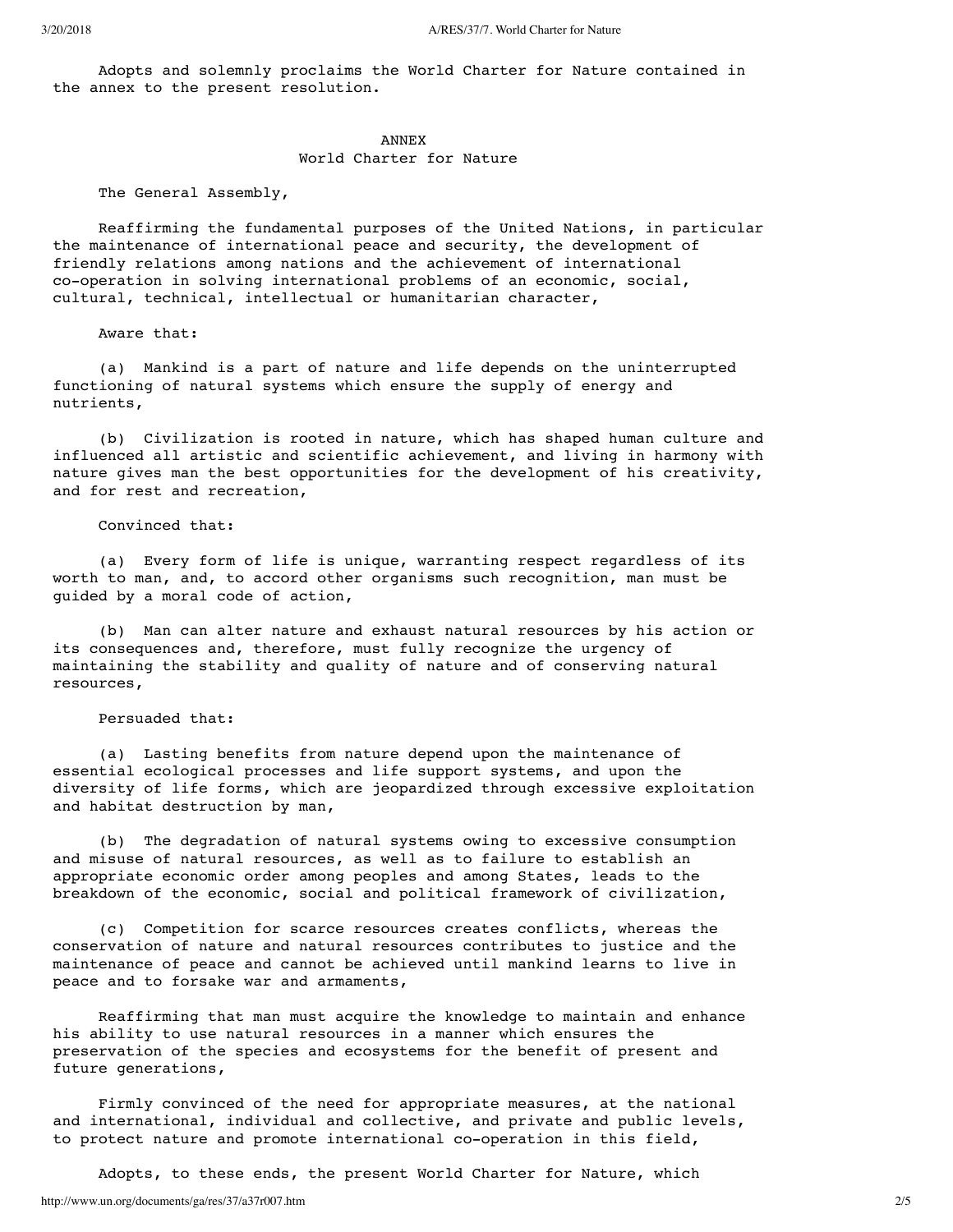proclaims the following principles of conservation by which all human conduct affecting nature is to be guided and judged.

# I. GENERAL PRINCIPLES

 1. Nature shall be respected and its essential processes shall not be impaired.

 2. The genetic viability on the earth shall not be compromised; the population levels of all life forms, wild and domesticated, must be at least sufficient for their survival, and to this end necessary habitats shall be safeguarded.

 3. All areas of the earth, both land and sea, shall be subject to these principles of conservation; special protection shall be given to unique areas, to representative samples of all the different types of ecosystems and to the habitats of rare or endangered species.

 4. Ecosystems and organisms, as well as the land, marine and atmospheric resources that are utilized by man, shall be managed to achieve and maintain optimum sustainable productivity, but not in such a way as to endanger the integrity of those other ecosystems or species with which they coexist.

 5. Nature shall be secured against degradation caused by warfare or other hostile activities.

# II. FUNCTIONS

 6. In the decision-making process it shall be recognized that man's needs can be met only by ensuring the proper functioning of natural systems and by respecting the principles set forth in the present Charter.

 7. In the planning and implementation of social and economic development activities, due account shall be taken of the fact that the conservation of nature is an integral part of those activities.

 8. In formulating long-term plans for economic development, population growth and the improvement of standards of living, due account shall be taken of the long-term capacity of natural systems to ensure the subsistence and settlement of the populations concerned, recognizing that this capacity may be enhanced through science and technology.

 9. The allocation of areas of the earth to various uses shall be planned, and due account shall be taken of the physical constraints, the biological productivity and diversity and the natural beauty of the areas concerned.

 10. Natural resources shall not be wasted, but used with a restraint appropriate to the principles set forth in the present Charter, in accordance with the following rules:

 (a) Living resources shall not be utilized in excess of their natural capacity for regeneration;

 (b) The productivity of soils shall be maintained or enhanced through measures which safeguard their long-term fertility and the process of organic decomposition, and prevent erosion and all other forms of degradation;

 (c) Resources, including water, which are not consumed as they are used shall be reused or recycled;

 (d) Non-renewable resources which are consumed as they are used shall be exploited with restraint, taking into account their abundance, the rational possibilities of converting them for consumption, and the compatibility of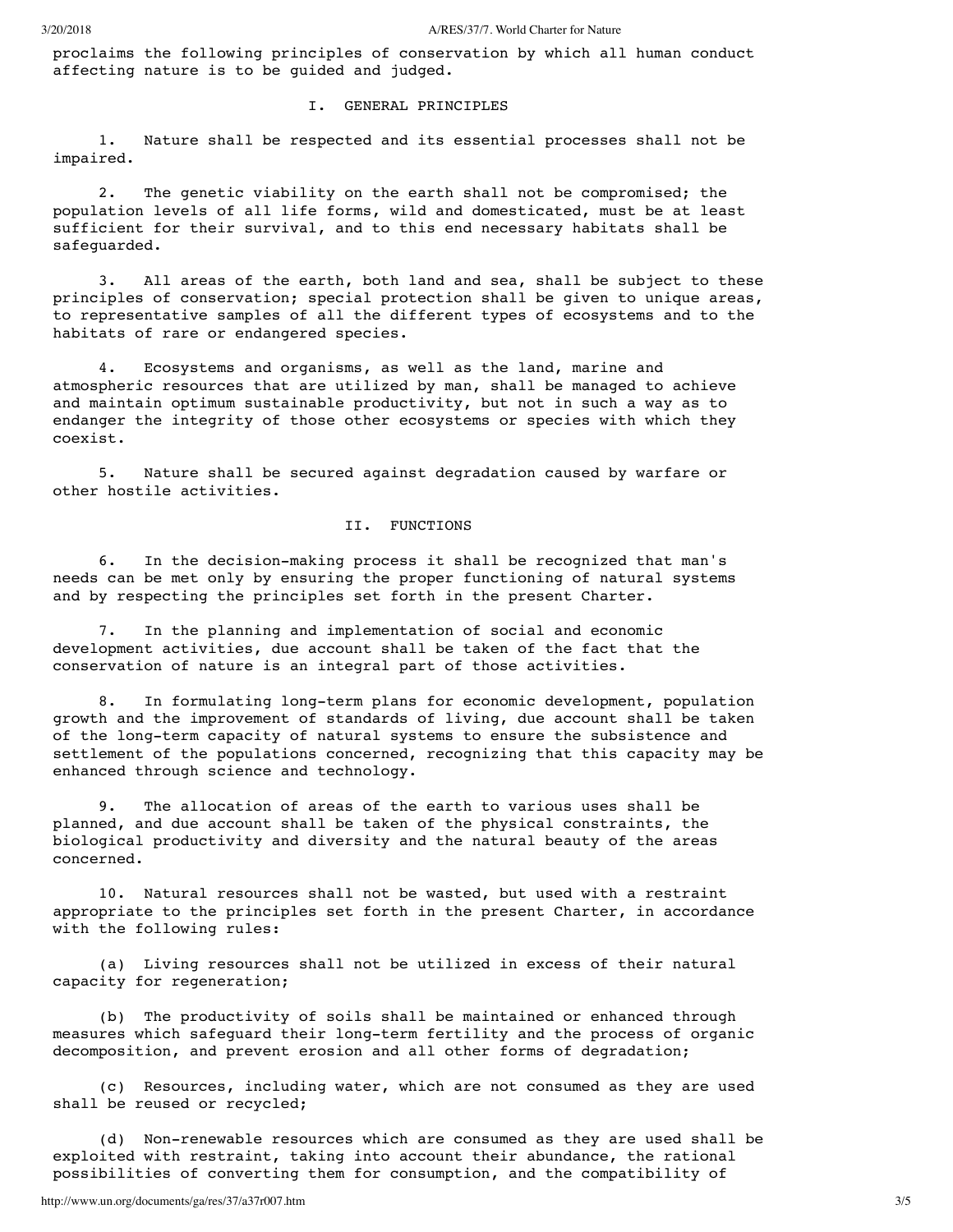their exploitation with the functioning of natural systems.

 11. Activities which might have an impact on nature shall be controlled, and the best available technologies that minimize significant risks to nature or other adverse effects shall be used; in particular:

 (a) Activities which are likely to cause irreversible damage to nature shall be avoided;

 (b) Activities which are likely to pose a significant risk to nature shall be preceded by an exhaustive examination; their proponents shall demonstrate that expected benefits outweigh potential damage to nature, and where potential adverse effects are not fully understood, the activities should not proceed;

 (c) Activities which may disturb nature shall be preceded by assessment of their consequences, and environmental impact studies of development projects shall be conducted sufficiently in advance, and if they are to be undertaken, such activities shall be planned and carried out so as to minimize potential adverse effects;

 (d) Agriculture, grazing, forestry and fisheries practices shall be adapted to the natural characteristics and constraints of given areas;

 (e) Areas degraded by human activities shall be rehabilitated for purposes in accord with their natural potential and compatible with the well-being of affected populations.

12. Discharge of pollutants into natural systems shall be avoided and:

 (a) Where this is not feasible, such pollutants shall be treated at the source, using the best practicable means available;

 (b) Special precautions shall be taken to prevent discharge of radioactive or toxic wastes.

 13. Measures intended to prevent, control or limit natural disasters, infestations and diseases shall be specifically directed to the causes of these scourges and shall avoid adverse side-effects on nature.

# III. IMPLEMENTATION

 14. The principles set forth in the present Charter shall be reflected in the law and practice of each State, as well as at the international level.

 15. Knowledge of nature shall be broadly disseminated by all possible means, particularly by ecological education as an integral part of general education.

 16. All planning shall include, among its essential elements, the formulation of strategies for the conservation of nature, the establishment of inventories of ecosystems and assessments of the effects on nature of proposed policies and activities; all of these elements shall be disclosed to the public by appropriate means in time to permit effective consultation and participation.

 17. Funds, programmes and administrative structures necessary to achieve the objective of the conservation of nature shall be provided.

 18. Constant efforts shall be made to increase knowledge of nature by scientific research and to disseminate such knowledge unimpeded by restrictions of any kind.

 19. The status of natural processes, ecosystems and species shall be closely monitored to enable early detection of degradation or threat, ensure